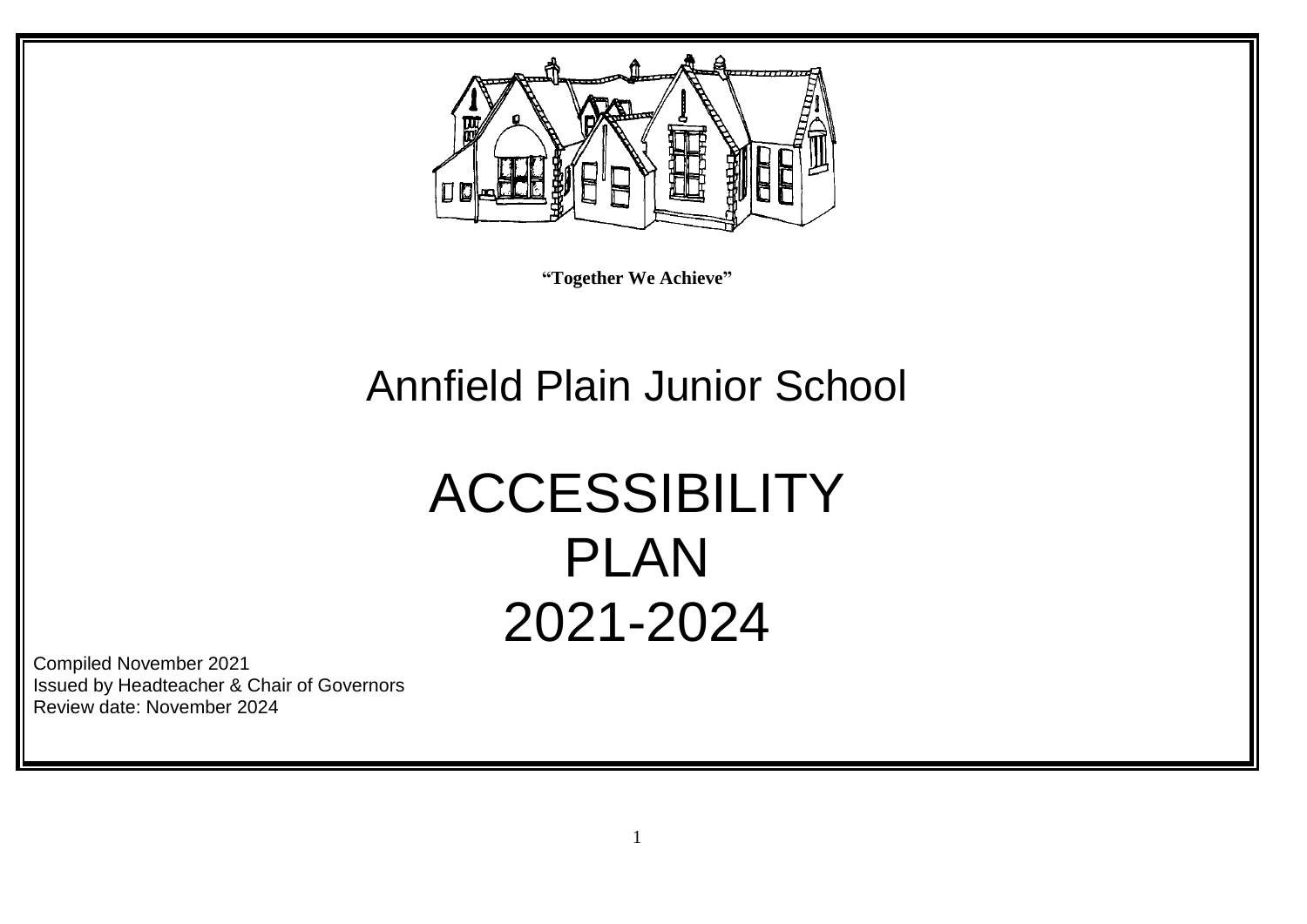#### **Introduction**

The SEN and Disability Act 2001 extended the Disability Discrimination Act 1995 (DDA) to cover education. Since September 2002, the Governing Body has had three key duties towards disabled pupils, under Part 4 of the DDA:

- not to treat disabled pupils less favourably for a reason related to their disability;
- to make reasonable adjustments for disabled pupils, so that they are not at a substantial disadvantage;
- to plan to increase access to education for disabled pupils.

This plan sets out the proposals of the Governing Body of Annfield Plain Junior School to increase access to education for disabled pupils in the three areas required by the planning duties in the DDA:

- increasing the extent to which disabled pupils can participate in the school curriculum;
- improving the environment of the school to increase the extent to which disabled pupils can take advantage of education and associated services;
- improving the delivery to disabled pupils of information which is provided in writing for pupils who are not disabled.

#### **Definition of Disability:**

Disability is defined by the Disability Discrimination Act 1995 (DDA): 'A person has a disability if he or she has a physical or mental impairment that has a substantial and long term adverse effect on his or her ability to carry out normal day to day activities.'

### **At Annfield Plain Junior School we aim to:**

- eliminate discrimination, harassment, victimisation and any other conduct that is prohibited by or under this Act;
- advance equality of opportunity between persons who share a relevant protected characteristic and persons who do not share it;
- foster good relations between persons who share a protected characteristic and persons who do not share it.

With this in mind this Accessibility Plan has been drawn up in consultation with stake holders and covers the period from September 2021 – September 2024.

We are committed to providing a fully accessible environment which values and includes all pupils, staff, parents and visitors, regardless of their age, education, physical, sensory, social, spiritual, emotional and cultural needs.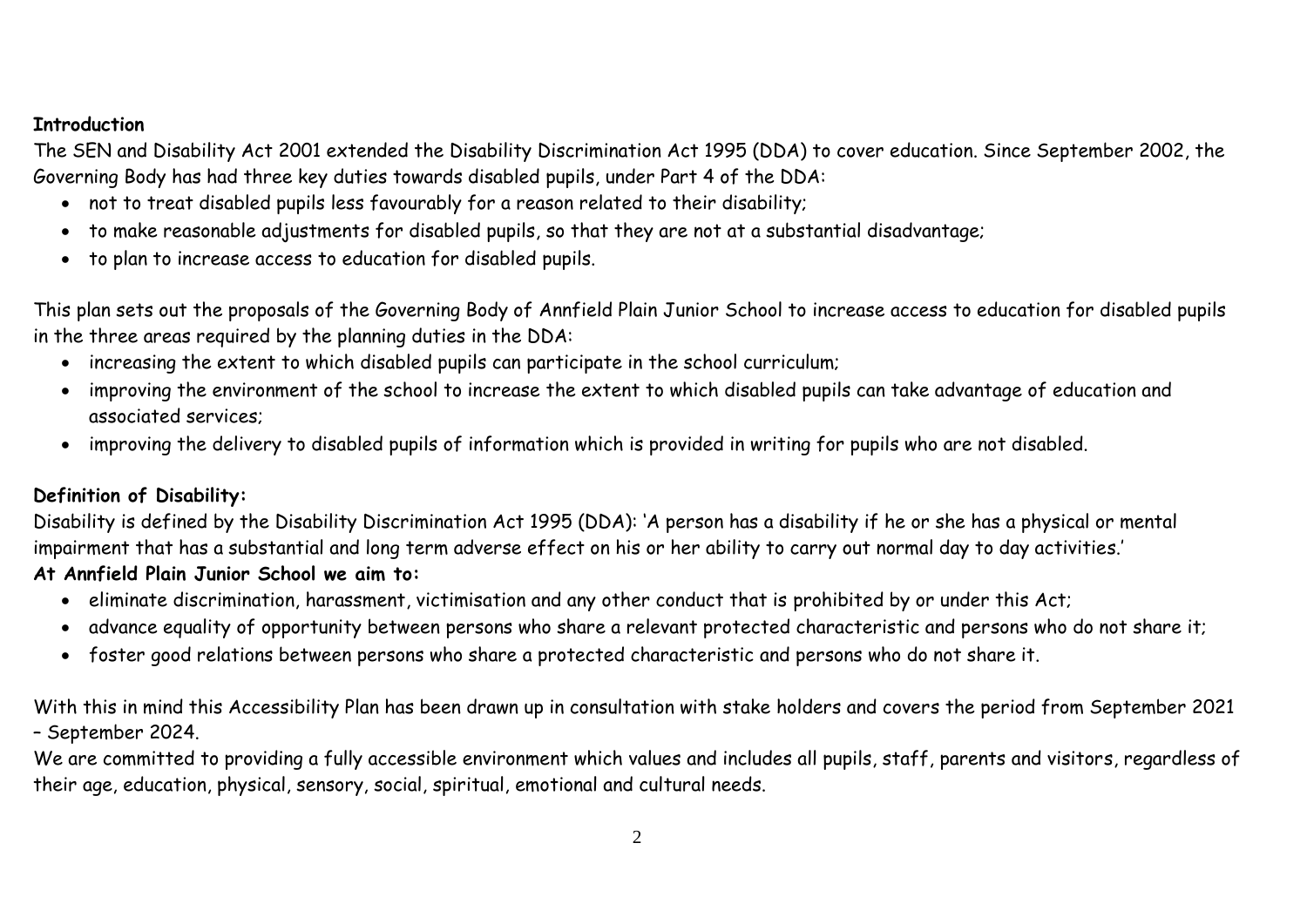We are committed to challenging negative attitudes about disability and accessibility and to developing a culture of awareness, tolerance and inclusion.

The Accessibility Plan will contain relevant actions to:

• Improve awareness of Equality and Inclusion;

• Improve access to the physical environment of the school, adding specialist facilities as necessary. This covers improvements to the physical environment of the school and physical aids to access education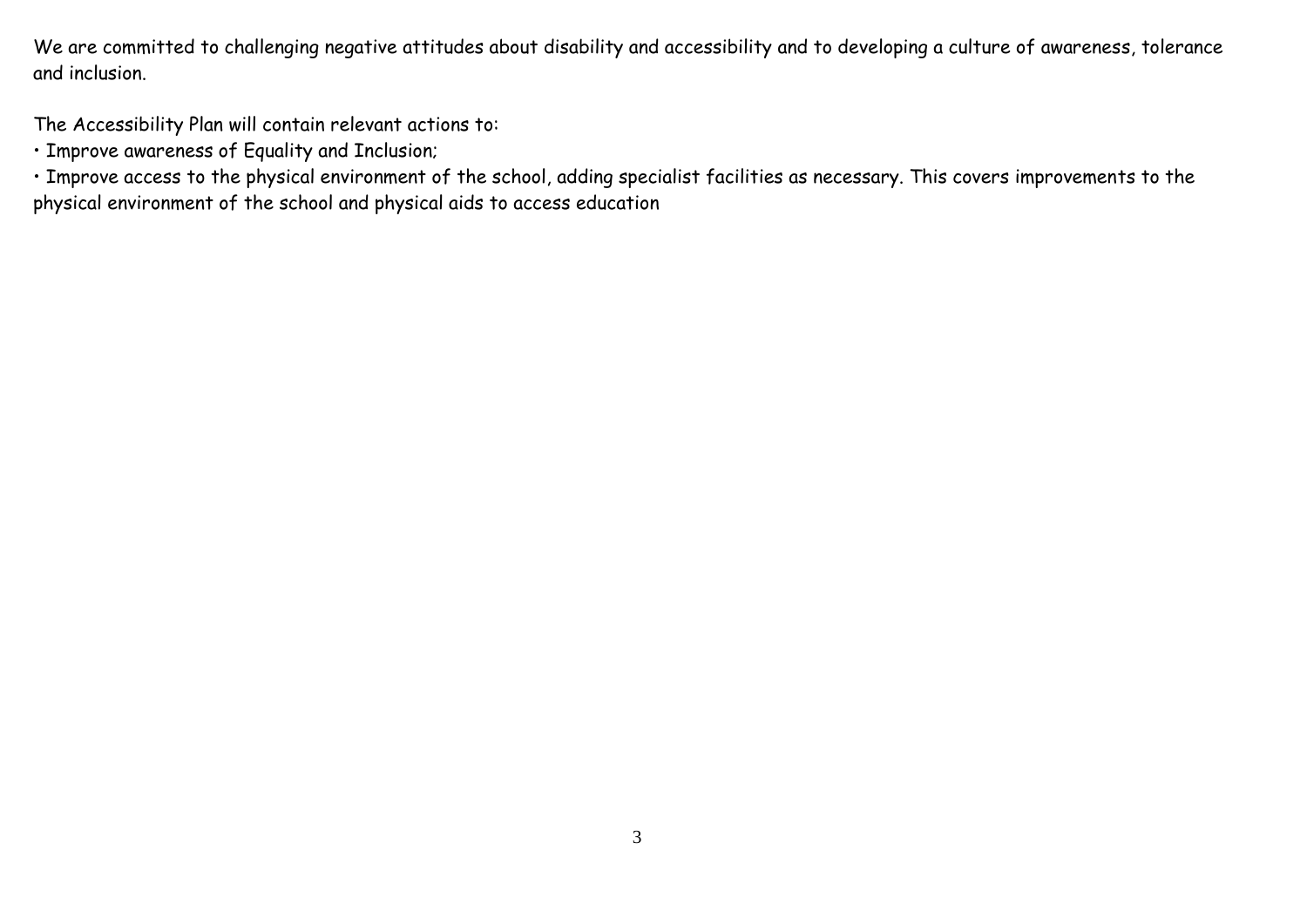#### **The purpose and direction of the school's plan:**

At Annfield Plain Junior School we are committed to giving all of our children every opportunity to achieve the highest of standards. We do this by taking account of pupils' varied life experiences and needs.

We offer a broad and balanced curriculum and have high expectations for all children. The achievements, attitudes and well-being of all our children matter.

We aim to increase access to the curriculum for pupils with a disability, expanding the curriculum as necessary to ensure that pupils with a disability are as, equally, prepared for life as are the able-bodied pupils; (If a school fails to do this they are in breach of the Equality Act 2010).

This covers teaching and learning and the wider curriculum of the school such as participation in after-school clubs, leisure and cultural activities or school visits. It also covers the provision of specialist aids and equipment which may assist these pupils in accessing the curriculum.

Annfield Plain Junior School promotes the individuality of all our children, irrespective of ethnicity, attainment, age, disability, gender or background.

Our school aims to be an inclusive school. We actively seek to remove the barriers to learning and participation that can hinder or exclude individual pupils, or groups of pupils.

This means that equality of opportunity must be a reality for our children:

- girls and boys
- minority ethnic and faith groups
- children who need support to learn English as an additional language
- children with special educational needs
- gifted and talented children
- children who are vulnerable

We acknowledge that there may be times when this is impossible or inappropriate, despite our wishes or best efforts. We aim to improve the delivery of written information to pupils, staff, parents and visitors with disabilities, examples might include: handouts, timetables, textbooks and information about the school and school events. The information should be made available in various preferred formats within a reasonable time frame.

Attached is an Action Plan relating to these key aspects of accessibility.

This plan will be reviewed and adjusted on an annual basis, a new plan will be drawn up every three years.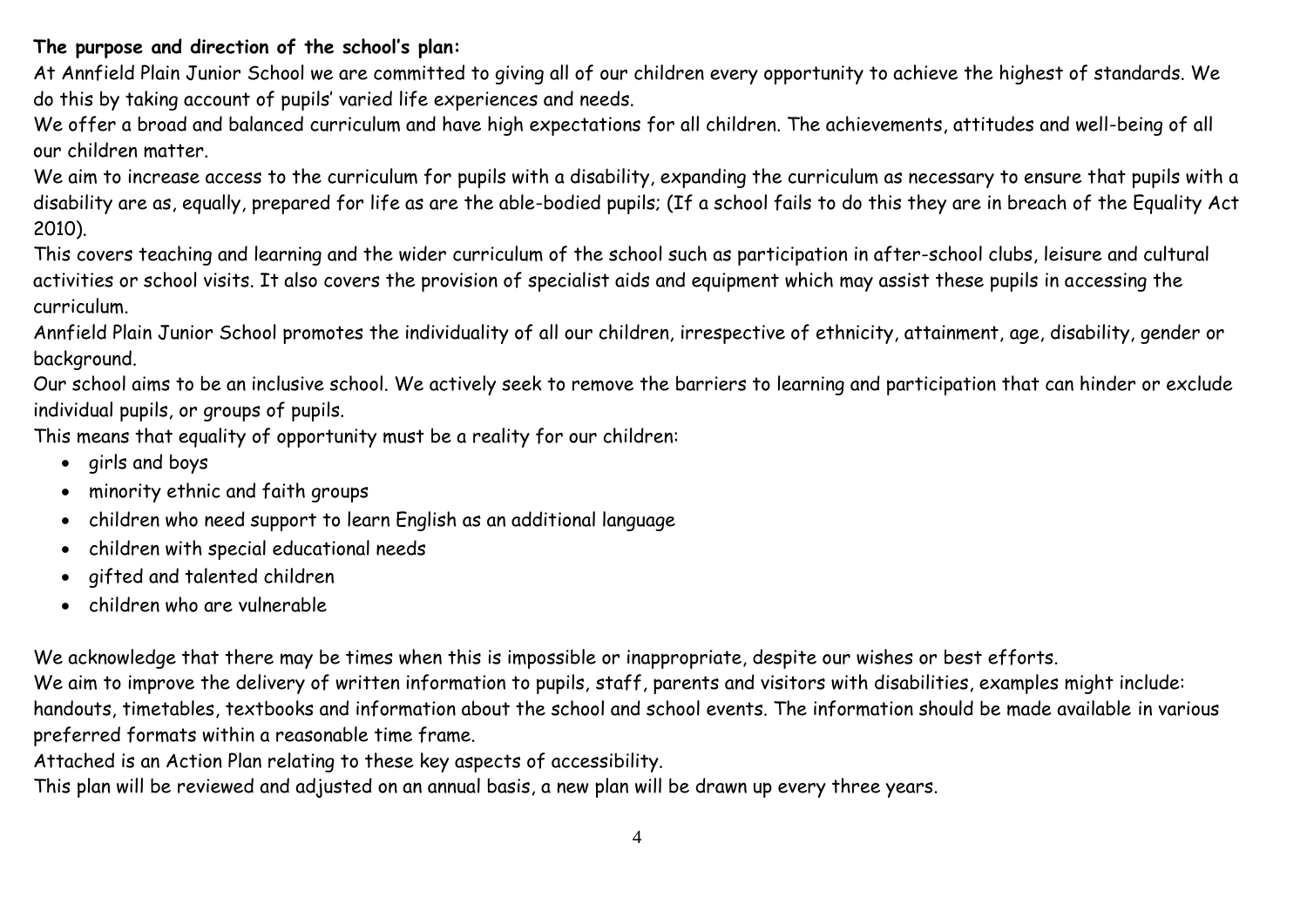We acknowledge that there is a need for ongoing raising of awareness and training for staff and governors in the matter of disability discrimination and the need to inform attitudes on this matter.

The Action Plan for physical accessibility relates to the Access Audit of the School, which is undertaken regularly by the Local Authority. It may not be feasible to undertake some of the works during the life of this first Accessibility Plan and therefore some items will roll forward into subsequent plans.

|                                                                                                                      | Action                                                                                                                                             | Responsibility/<br><b>Resources Needed</b>    | Timescale          | Success<br>criteria                                           |
|----------------------------------------------------------------------------------------------------------------------|----------------------------------------------------------------------------------------------------------------------------------------------------|-----------------------------------------------|--------------------|---------------------------------------------------------------|
| Accessibility Plan and Equality statement to be<br>reviewed annually.                                                | To be on agenda of Governors meeting and school<br>council meeting.                                                                                | HT, Governors                                 | Annually           | Legislation<br>adhered to.                                    |
| Liaise with staff, parents and parents of children<br>with disability and ensure their needs are being<br>met.       | Communication with relevant parties to identify<br>and address needs.<br>Risk Assessments to be completed where<br>necessary.                      | HT, SENCO                                     | Annually           | Pupils/staff<br>needs met.                                    |
| Assessing the impact of this policy and practices<br>by seeking the views of disabled staff, children,<br>parents.   | Impact of accessibility to be considered<br>continually and annually when policy reviewed.                                                         | HT, SENCO                                     | Ongoing / Annually | School<br>accessible to<br>all.                               |
| Ensure children with disabilities have access to<br>ICT facilities.                                                  | Liaise with IT Technician and LA when necessary.<br>Work with visual impairment team to adjust ICT<br>equipment for pupils with visual impairment. | HT, SENCO, Class<br>Teacher, IT<br>Technician | Ongoing/Annually   | Children have<br>facilities to<br>produce<br>written work.    |
| Ensure school visits are made accessible for all<br>children, irrespective of disability.                            | Ensure accessibility is considered in all stages of<br>planning.                                                                                   | HT, Class teacher                             | Ongoing            | All children<br>able to<br>attend all<br>visits.              |
| Make information available to parents in<br>alternative formats when required (braille, large<br>print, interpreter) | Offer alternative formats to parents, School to<br>use services available through the LA.                                                          | HT, SENCO                                     | Ongoing            | All parents<br>have access<br>to<br>information.              |
| Ensure all disabled children and staff can be<br>evacuated safely.                                                   | Personal Emergency Evacuation Plans to be in<br>place for all staff and children with difficulties.                                                | HT, SENCO                                     | As required        | Disabled<br>children and<br>staff are<br>evacuated<br>safely. |

Annfield Plain Junior School Accessibility Plan 2021-2024